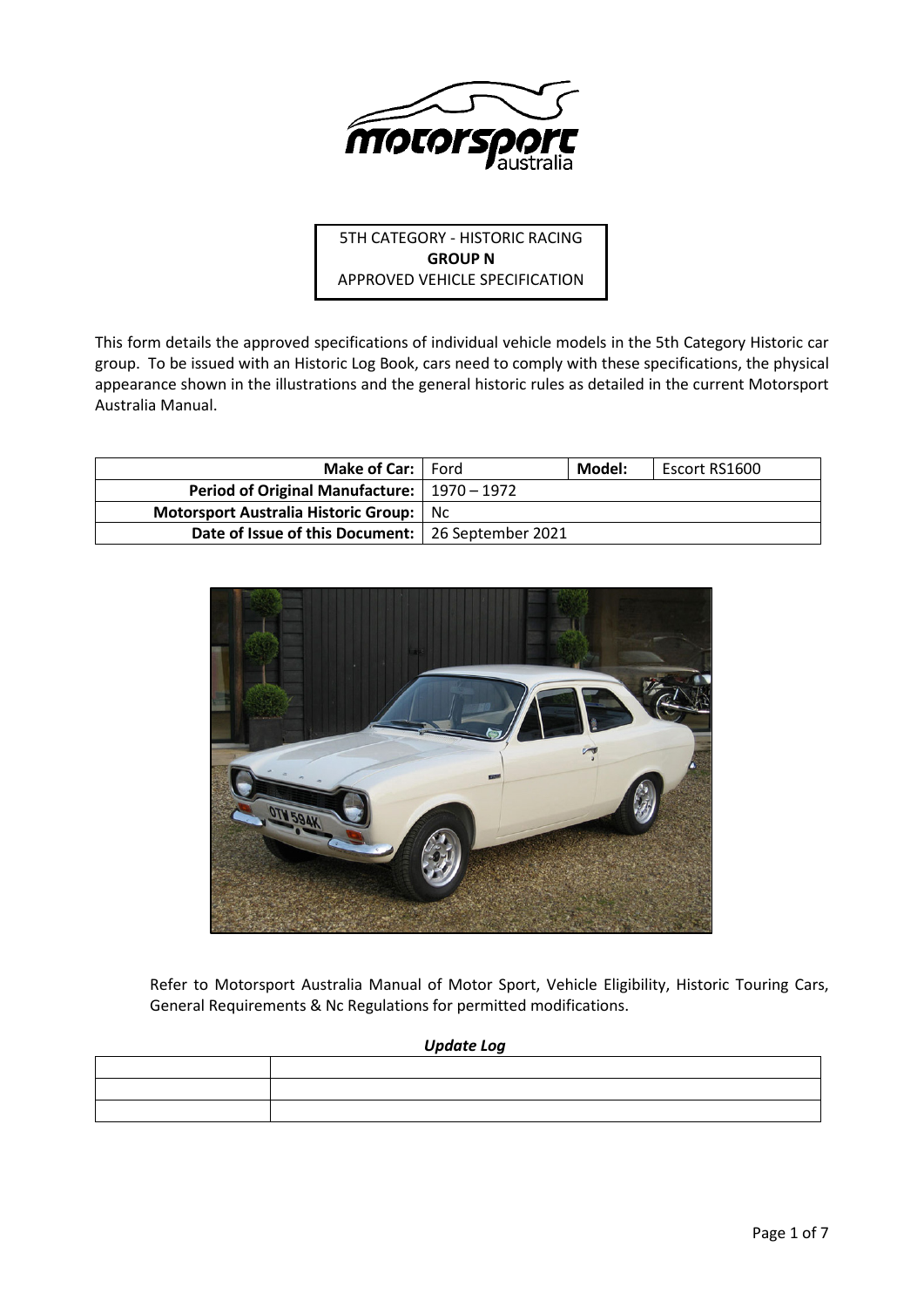# *SECTION 1 - CHASSIS*

| <b>CHASSIS</b>                  |                                                                  |
|---------------------------------|------------------------------------------------------------------|
| <b>Description:</b>             | Uni body, two door coupe with sub frames                         |
| <b>Period of Manufacture:</b>   | 1970-1972                                                        |
| <b>Manufacturer:</b>            | Ford Motor Company                                               |
| <b>Chassis Number From:</b>     | BB-49KL 11059                                                    |
| <b>Chassis Number location:</b> | Plate on Bulkhead/Stamp on Suspension Turret.                    |
| <b>Material:</b>                | Steel                                                            |
| <b>Comments</b>                 | All Mark 1 bodyshells acceptable, but must conform with pre-1972 |
|                                 | specification                                                    |

## *FRONT SUSPENSION*

| <b>Description:</b>           | Independent - by MacPherson Strut with lower arm and sway bar |         |             |     |
|-------------------------------|---------------------------------------------------------------|---------|-------------|-----|
| <b>Spring Medium:</b>         | Coil                                                          |         |             |     |
| Damper Type:                  | Telescopic incorporated in strut<br>Adjustable:<br>Yes        |         |             |     |
| Anti-sway bar:                | Yes - Integral with lower arms.                               |         | Adjustable: | Yes |
| <b>Suspension adjustable:</b> | Yes                                                           | Method: | Toe         |     |
| <b>Comments:</b>              | Refer to Appendix A.                                          |         |             |     |

## *REAR SUSPENSION*

| <b>Description:</b>           | Live rear axle with trailing links |         |             |     |
|-------------------------------|------------------------------------|---------|-------------|-----|
| <b>Spring Medium:</b>         | Semi elliptical leaf               |         |             |     |
| Damper Type:                  | Adjustable:<br>Telescopic<br>Yes   |         |             |     |
| Anti-sway bar:                | No                                 |         | Adjustable: | N/A |
| <b>Suspension adjustable:</b> | No                                 | Method: | N/A         |     |
| Comments:                     | Refer to Appendix A.               |         |             |     |

# *STEERING*

| Type:           | pinion<br>and<br>$\sim$<br>nach | Make: | $\overline{\phantom{0}}$<br>Ford |
|-----------------|---------------------------------|-------|----------------------------------|
| <b>Comments</b> | None                            |       |                                  |

## *BRAKES*

|                               | <b>Front</b>     | Rear           |  |  |
|-------------------------------|------------------|----------------|--|--|
| Type:                         | Disc, vented     | Drum           |  |  |
| <b>Dimensions:</b>            | 12.7 mm x 244 mm | 228 mm x 44 mm |  |  |
| <b>Material of drum/disc:</b> | Cast iron        | Cast iron      |  |  |
| No. cylinders/pots per wheel: | Two              | One            |  |  |
| <b>Actuation:</b>             | Hydraulic        | Hydraulic      |  |  |
| <b>Caliper make:</b>          | Girling          |                |  |  |
| <b>Caliper type:</b>          | Fixed            |                |  |  |
| <b>Material:</b>              | Cast iron        |                |  |  |
| <b>Master cylinder make:</b>  | Girling          |                |  |  |
| Type:                         | Single           |                |  |  |
| <b>Adjustable bias:</b>       | No.              |                |  |  |
| <b>Servo Fitted:</b>          | Yes              |                |  |  |
| Comments:                     | None             |                |  |  |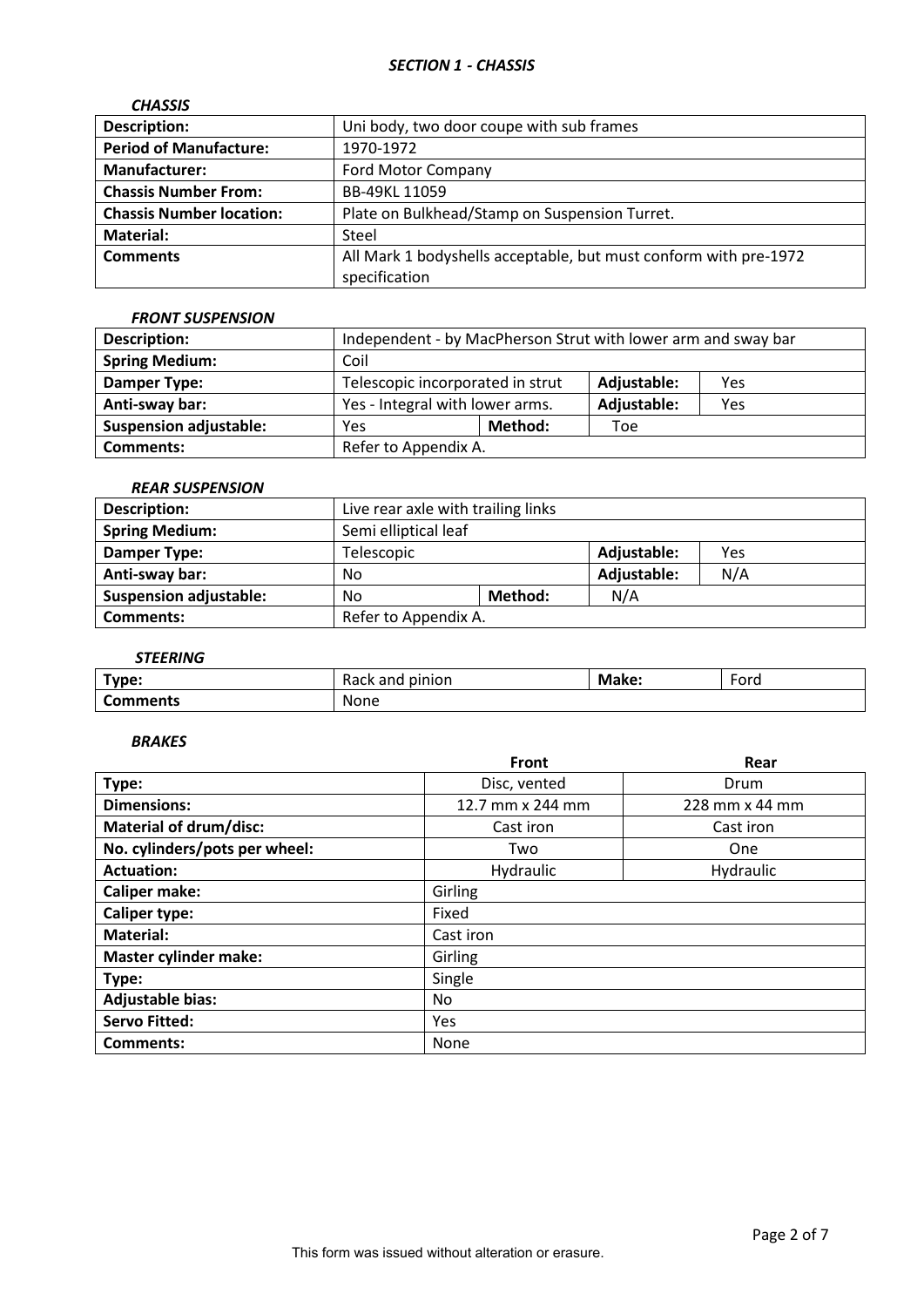| <b>ENGINE</b>                   |              |                         |          |
|---------------------------------|--------------|-------------------------|----------|
| Make:                           | Ford         |                         |          |
| Model:                          | <b>BDA</b>   |                         |          |
| No. cylinders:                  | Four         | <b>Configuration:</b>   | In-line  |
| <b>Cylinder Block-material:</b> | Cast iron    | <b>Two/Four Stroke:</b> | Four     |
| <b>Bore - Original:</b>         | 80.97 mm     | <b>Max allowed:</b>     | 82.47 mm |
| Stroke - original:              | 77.62 mm     | <b>Max allowed:</b>     | 77.62 mm |
| Capacity - original:            | 1601 cc      | <b>Max allowed:</b>     | 1656 mm  |
| <b>Identifying marks:</b>       | 711-M 6015BA |                         |          |
| <b>Cooling method:</b>          | Liquid       |                         |          |
| <b>Comments:</b>                | None         |                         |          |

#### *CYLINDER HEAD*

| Make:                     | Cosworth                         |           |                                                           |                 |                                                                   |
|---------------------------|----------------------------------|-----------|-----------------------------------------------------------|-----------------|-------------------------------------------------------------------|
| No. of valves/cylinder:   | Two                              | Inlet:    | Two                                                       | <b>Exhaust:</b> | Two                                                               |
| No. of ports total:       | Eight                            | Inlet:    | Four                                                      | <b>Exhaust:</b> | Four                                                              |
| No. of camshafts:         | Two                              | Location: | Head                                                      | Drive:          | <b>Belt</b>                                                       |
| <b>Valve actuation:</b>   | Direct from camshaft via buckets |           |                                                           |                 |                                                                   |
| Spark plugs/cylinder:     | One                              |           |                                                           |                 |                                                                   |
| <b>Identifying marks:</b> |                                  |           |                                                           |                 | A26E311 & WM9403 adjacent to gasket face but visible on assembled |
|                           | engine                           |           |                                                           |                 |                                                                   |
| Comments:                 |                                  |           | Either 3 or 4 stud exhaust port cylinder heads permitted. |                 |                                                                   |

## *LUBRICATION*

| Method:              | Wet sump | Oil tank location: | N/A                 |
|----------------------|----------|--------------------|---------------------|
| Dry sump pump type:  | N/A      | Location:          | N/A                 |
| Oil cooler standard: | Yes      | Location:          | At radiator support |
| Comments:            | None     |                    |                     |

# *IGNITION SYSTEM*

| Type:           | Points, coil & distributor                                                                                                                                                                                                                                                               |
|-----------------|------------------------------------------------------------------------------------------------------------------------------------------------------------------------------------------------------------------------------------------------------------------------------------------|
| Make:           | Lucas/Autolite                                                                                                                                                                                                                                                                           |
| <b>Comments</b> | Breakerless electronic ignition permitted.                                                                                                                                                                                                                                               |
|                 | The ignition module may be removed from the distributor and mounted<br>remotely on the inner mudguard of the firewall in the vicinity of the<br>distributor and coil. The module should be mounted on a plate to allow<br>minimum gap of 10 mm between the module and the plate mounting |
|                 | surface.                                                                                                                                                                                                                                                                                 |

## *FUEL SYSTEM*

| <b>Carburettor Make:</b>    | Weber   | Model: | 40DCOE |
|-----------------------------|---------|--------|--------|
| <b>Carburettor Number:</b>  | Two     |        |        |
| Size:                       | Various |        |        |
| <b>Fuel injection Make:</b> | N/A     | Type:  | N/A    |
| Supercharged:               | No      | Type:  | N/A    |
| <b>Comments:</b>            | None    |        |        |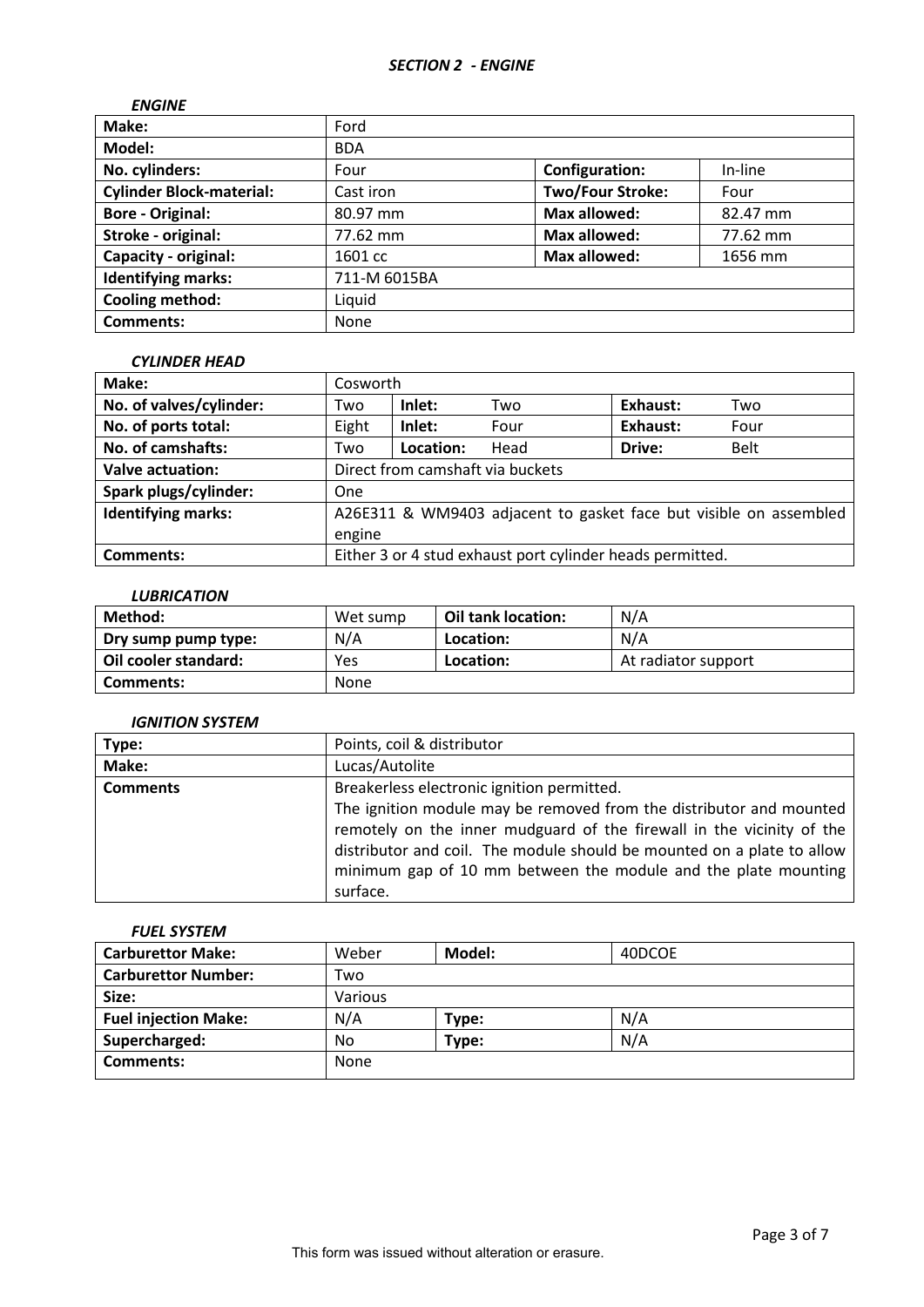## *SECTION 3 - TRANSMISSION*

### *CLUTCH*

| Make:             | Borg and Beck |
|-------------------|---------------|
| Type:             | Diaphragm     |
| Diameter:         | 203 mm        |
| No. of Plates:    | One           |
| <b>Actuation:</b> | Hydraulic     |
| <b>Comments:</b>  | None          |

### *TRANSMISSION*

| Type:                                | Syncromesh                                                               |  |  |
|--------------------------------------|--------------------------------------------------------------------------|--|--|
| Make:                                | Ford 2000E or Ford Type 3 single rail.                                   |  |  |
|                                      | Refer Appendix A.                                                        |  |  |
| <b>Gearbox location:</b>             | Behind engine                                                            |  |  |
| No. forward speeds:                  | Four                                                                     |  |  |
| <b>Gearchange type and location:</b> | Remote change in extension housing                                       |  |  |
| Case material:                       | Ford 2000E - cast iron                                                   |  |  |
|                                      | Ford Type 3 single rail – cast iron case, alloy tail housing             |  |  |
| <b>Identifying marks:</b>            | N/A                                                                      |  |  |
| Comments:                            | The larger 2-litre gearbox, identified by the detachable bellhousing and |  |  |
|                                      | 1" 23 spline input shaft is not permitted.                               |  |  |
|                                      | Refer Appendix A.                                                        |  |  |

# *FINAL DRIVE*

| Make:                     | Ford                 | Model: | 'English" Banjo type |
|---------------------------|----------------------|--------|----------------------|
| Type:                     | Live rear axle       |        |                      |
| <b>Ratios:</b>            | Various              |        |                      |
| <b>Differential type:</b> | Semi floating hypoid |        |                      |
| Comments:                 | <b>Nnoe</b>          |        |                      |

## *TRANSMISSION SHAFTS (EXPOSED)*

| Number:      | One                                 |
|--------------|-------------------------------------|
| Location:    | Gearbox to final drive              |
| Description: | Open tailshaft with twin uni joints |
| Comments:    | Steel                               |

## *WHEELS & TYRES*

| <b>Wheel type - Original:</b>  | Pressed disc              | <b>Material - Original:</b> |                            | Steel               |  |
|--------------------------------|---------------------------|-----------------------------|----------------------------|---------------------|--|
| Wheel type - Allowed:          | Steel or period alloy     |                             | <b>Material - Allowed:</b> | Alloy               |  |
| <b>Fixture method:</b>         | Studs and nuts            | No. studs:                  |                            | Four                |  |
| Wheel dia. & rim width         | <b>FRONT</b>              |                             |                            | <b>REAR</b>         |  |
| Original:                      | $5.5'' \times 13''$       |                             |                            | $5.5'' \times 13''$ |  |
| <b>Allowed</b>                 | $7'' \times 13''$         |                             | $7'' \times 13''$          |                     |  |
| <b>Tyre Section:</b>           |                           |                             |                            |                     |  |
| Allowed:                       | Refer approved tyre list. |                             |                            |                     |  |
| <b>Aspect ratio - minimum:</b> | 60% minimum aspect ratio. |                             |                            |                     |  |
| <b>Comments:</b>               | None                      |                             |                            |                     |  |
|                                |                           |                             |                            |                     |  |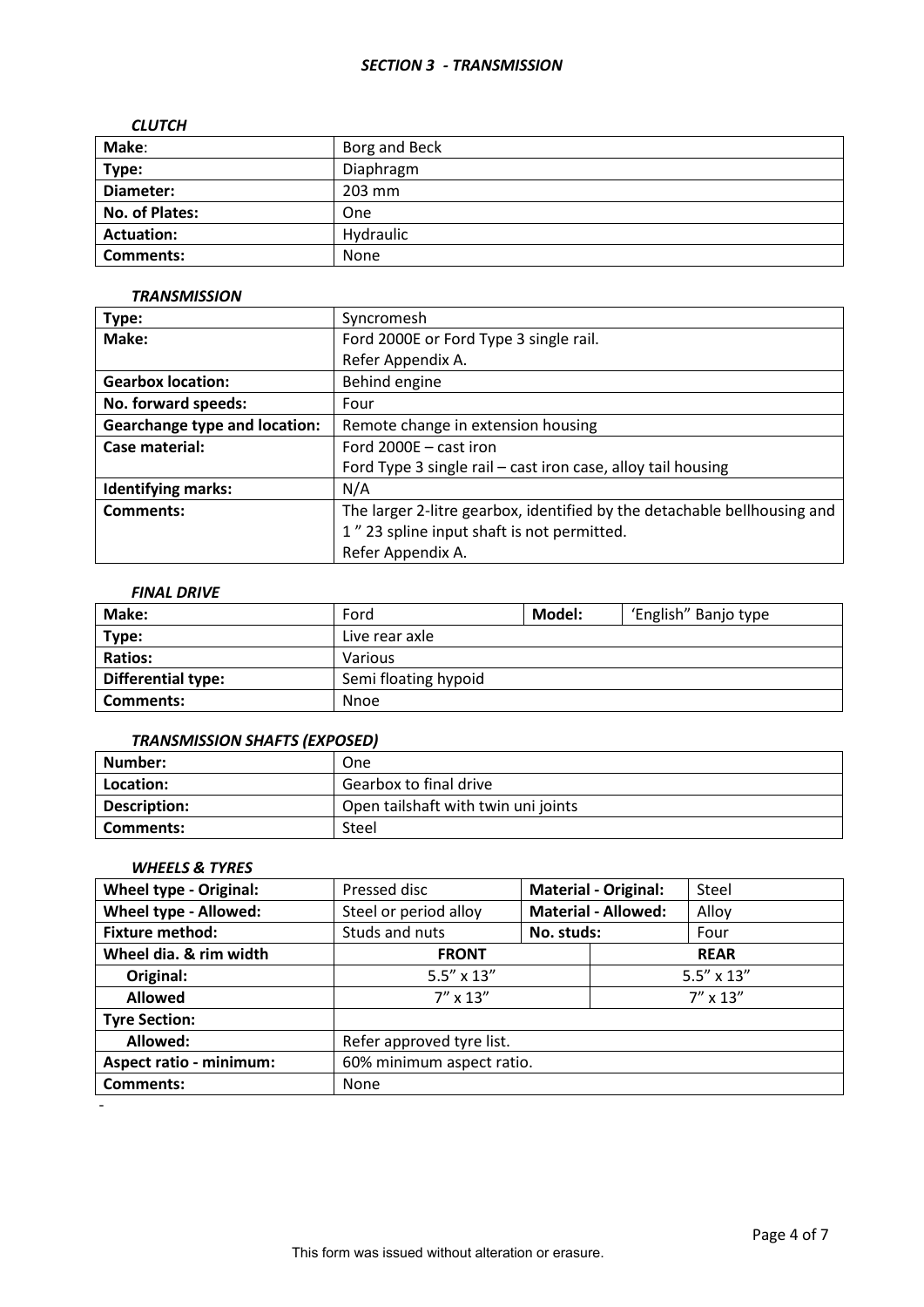### *FUEL SYSTEM*

| <b>Tank Location:</b> | RH corner of Boot             | Capacity: | 40 litres |
|-----------------------|-------------------------------|-----------|-----------|
| Fuel pump, type:      | Mechanical on engine<br>block | Make:     | AC        |
| Comments:             | None                          |           |           |

## *ELECTRICAL SYSTEM*

| <b>Voltage:</b>          | $\sim$<br>∸∸ | <b>Alternator fitted:</b> | Alternator |
|--------------------------|--------------|---------------------------|------------|
| <b>Battery Location:</b> | <b>Boot</b>  |                           |            |
| Comments:                | None         |                           |            |

### *BODYWORK*

| Type:         | Two door saloon                                                        | <b>Material:</b> | Steel |
|---------------|------------------------------------------------------------------------|------------------|-------|
| No. of seats: | Four                                                                   | No. doors:       | Two   |
| Comments:     | Steel mudguard extensions to replicate those factory fitted as "Forest |                  |       |
|               | Flare" permitted.                                                      |                  |       |

### *DIMENSIONS*

| <b>Track - Front:</b> | 1314 mm | <b>Rear:</b>           | 1313 mm |
|-----------------------|---------|------------------------|---------|
| Wheelbase:            | 2430 mm | <b>Overall length:</b> | 3978 mm |
| Dry weight:           | 790 kg  |                        |         |
| Comments:             |         |                        |         |

## *SAFETY EQUIPMENT*

Refer applicable Group Regulations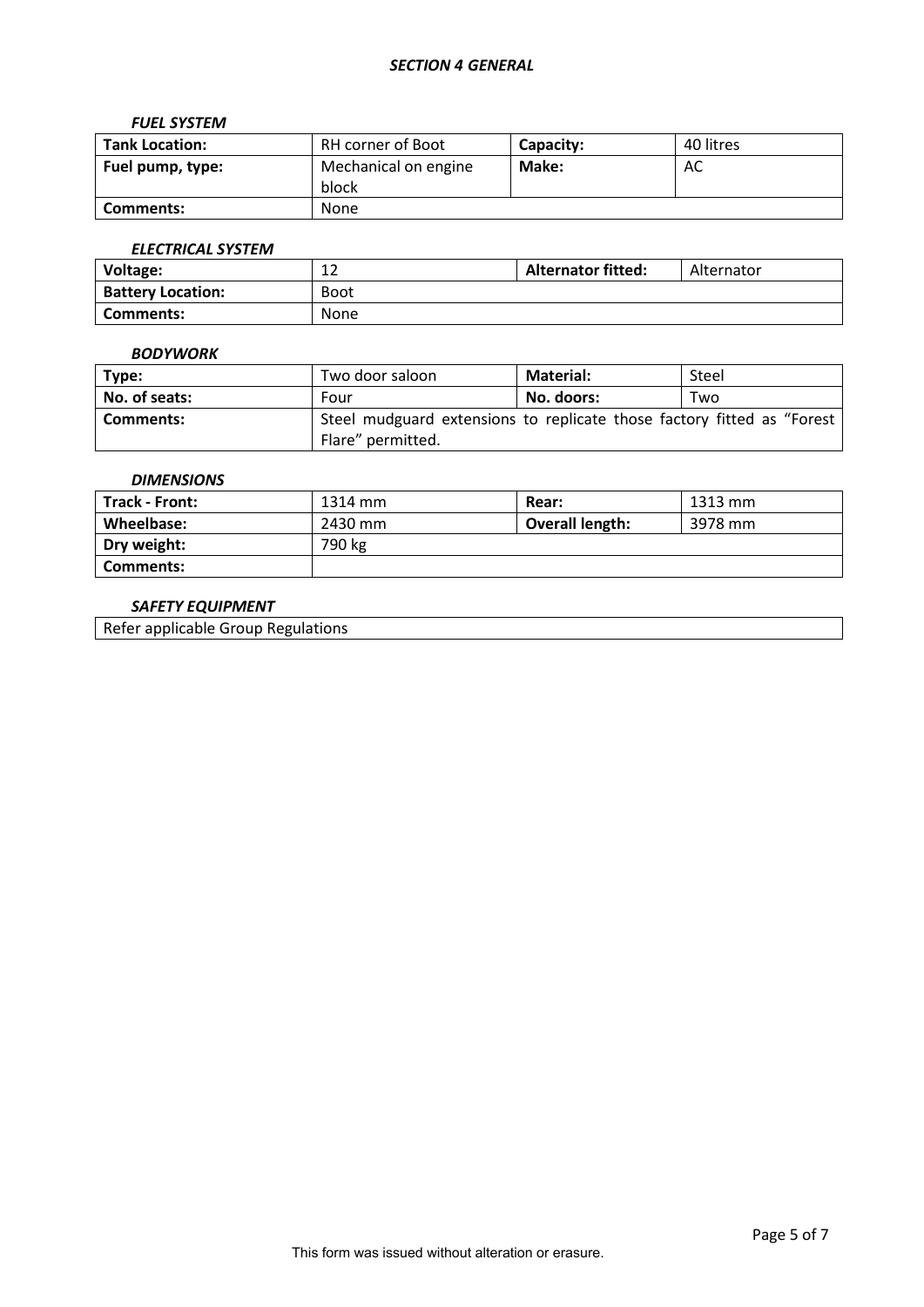## *Appendix A*

## *Suspension*

### *Front*

Adjustable strut top mounts and dampers permitted. Spring platform location may be changed; adjustable spring platforms are permitted. Spring height adjustment permitted.

#### *Rear*

Additional lateral and longitudinal linkages permitted; adjustable dampers permitted. Rear damper original upper mountings must be used; 'turret' style upper mountings (where modification to body floor pan is necessary) are NOT permitted. Spring height adjustment permitted.

#### **Gearbox**

**Make: 2000-E**



Features:

- Three rail
- Reverse is next to top gear (RHS)



- Case and extension housing are cast iron
- Starter motor is on the driver's side
- 7/8" x 20 spline input shaft

**Type 3 Single Rail**